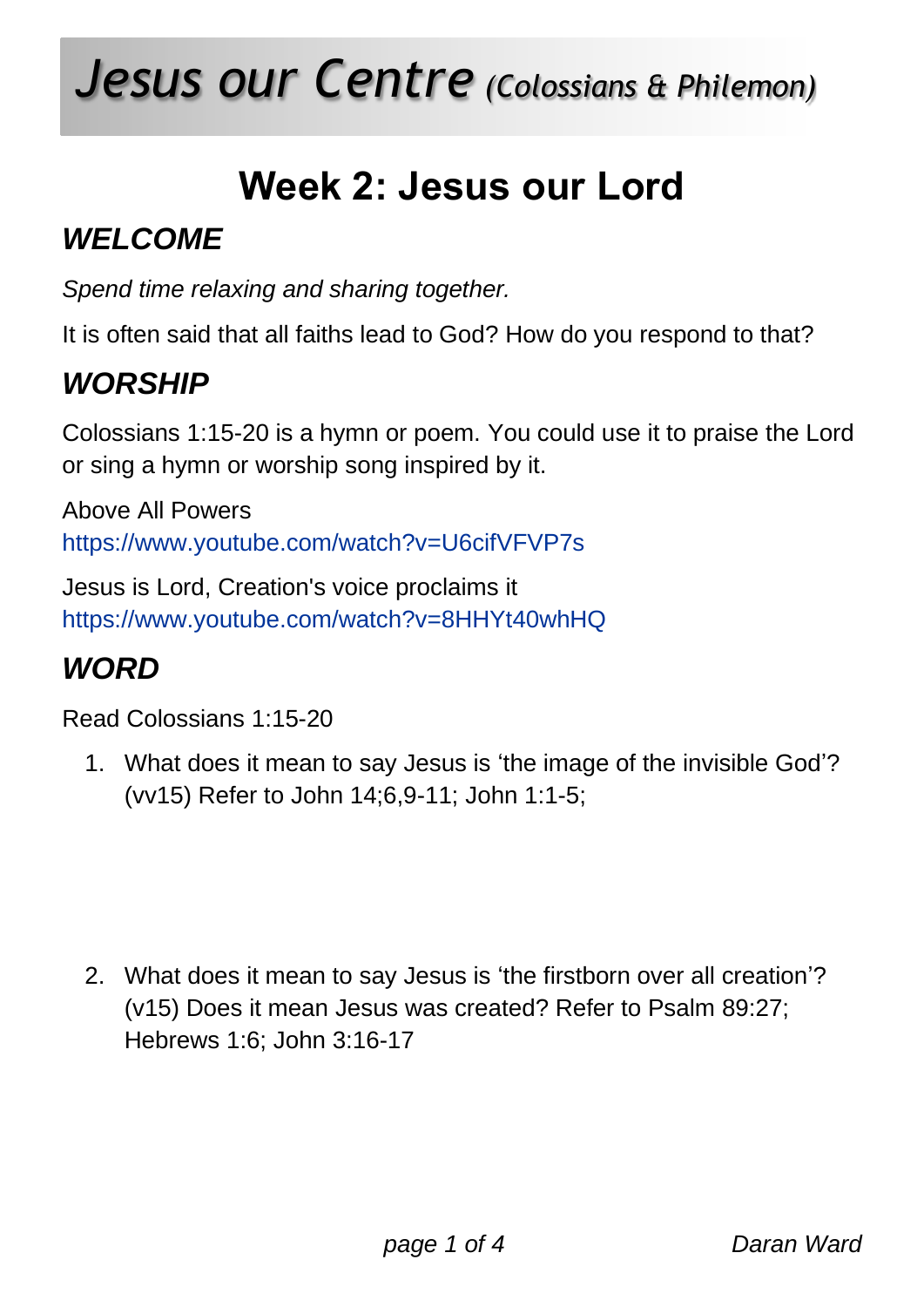# *Growth Group Notes Spring 2022*



3. How do v16-17 confirm that Jesus is the image of the invisible God, the firstborn over all creation?

4. What does it mean to say Jesus is "the Head of the body, the Church?

Read Colossians 1:21-23

5. What strikes you about these verses?

6. How might we help each other to live out the "if you continue…" part of this statement, remaining faithful through the trials and tests of life?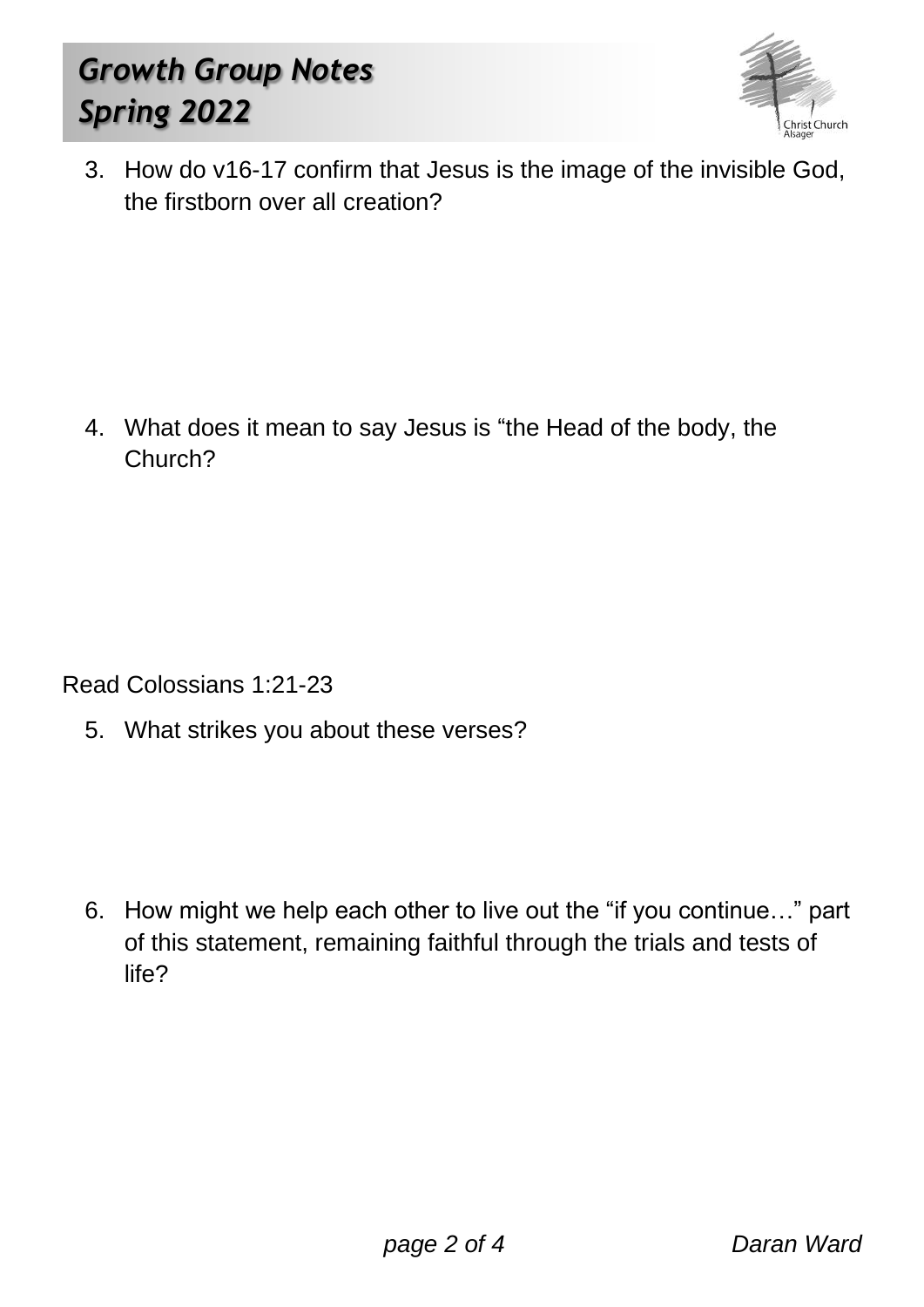# *Jesus our Centre (Colossians & Philemon)*

# *WHAT NEXT?*

The poem/hymn is in three sections. They can be paraphrased as follows:

1. Jesus is the image of God; the firstborn; for in him is the power of God (vv15-16)

2. He is before (ahead of) all things; holds all things together; the head of the body, church (vv17-18a)

3. He is the beginning; the firstborn; for in him dwells the fullness of God (vv18b-20)

The first section is mirrored with the third section. The middle section holds first and third sections together looking back to the first and forward to the second. Together they reveal the centrality and supremacy of Jesus Christ. Paul uses the words 'all' or 'everything' eight times to underline the supremacy.

Paul shares this poem with the Colossians because he wants them to know that to grow as disciples of Jesus they need to recognise the supremacy of Jesus. He has no equals. Jesus said, "I am the way and the truth and the life. No one comes to the Father except through me." (John 14:6). All other deities have been created, whether made of wood, metal or human flesh.

- 7. What does Jesus' supremacy mean for us in our daily lives?
- 8. Jesus is also supreme in redemption. In what ways is your life different since you changed from being alienated from God to being reconciled through Jesus' death?